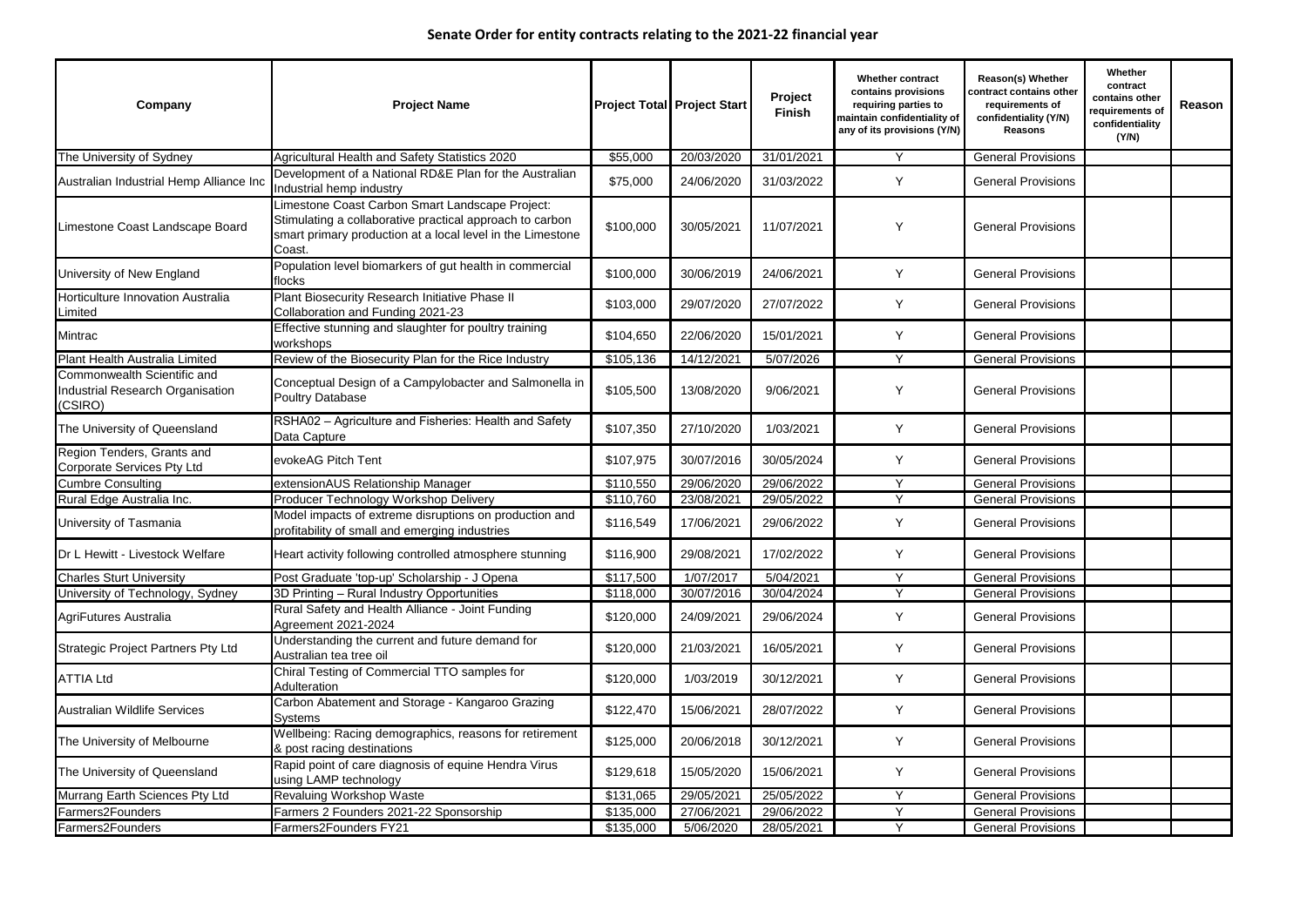| Deakin University (a body politic and<br>corporate established pursuant to the<br>Deakin University Act 2009 (Vic))                       | Can freshwater plants act as a feed supplement to reduce<br>methane emissions from cattle?                                                                                    | \$137,000 | 30/05/2021 | 13/12/2022 | Y            | <b>General Provisions</b> |  |
|-------------------------------------------------------------------------------------------------------------------------------------------|-------------------------------------------------------------------------------------------------------------------------------------------------------------------------------|-----------|------------|------------|--------------|---------------------------|--|
| University of the Sunshine Coast                                                                                                          | Understanding the epidemiology of Chlamydia psittaci<br>infections in mares                                                                                                   | \$137,474 | 22/06/2018 | 31/12/2021 | Y            | <b>General Provisions</b> |  |
| <b>University Of Canberra</b>                                                                                                             | Probiotic development for bees: analyzing gut bacteria in<br>healthy bees                                                                                                     | \$142,909 | 13/07/2018 | 30/01/2021 | Y            | <b>General Provisions</b> |  |
| McMullen Consulting Pty Ltd                                                                                                               | Chemical Residue Monitoring for the Fodder Industry                                                                                                                           | \$143,303 | 18/10/2019 | 31/05/2024 | $\checkmark$ | <b>General Provisions</b> |  |
| Poultry Hub Australia                                                                                                                     | Angela Scott Decontamination Project - Poultry Hub<br>Australia                                                                                                               | \$144,132 | 27/11/2019 | 31/01/2022 | Υ            | <b>General Provisions</b> |  |
| Carbon Market Institute Limited                                                                                                           | Objective 5 - Carbon Market Readiness - Financial<br><b>Services</b>                                                                                                          | \$145,000 | 30/05/2021 | 29/12/2022 | Y            | <b>General Provisions</b> |  |
| <b>Common Capital</b>                                                                                                                     | Carbon Initiative Objective 3 - Market development<br>pathways for producers.                                                                                                 | \$145,623 | 30/05/2021 | 30/05/2022 | Y            | <b>General Provisions</b> |  |
| The University of Queensland                                                                                                              | Investigation of what radiographic lesions in thoroughbred<br>yearlings are significant in limiting future racing<br>performance                                              | \$146,891 | 17/06/2021 | 31/07/2023 | Y            | <b>General Provisions</b> |  |
| The University of Sydney                                                                                                                  | Branched-chain amino acids in wheat-based, crude<br>protein-reduced diets                                                                                                     | \$147,000 | 12/07/2019 | 15/07/2021 | Y            | <b>General Provisions</b> |  |
| Australian Farm Institute                                                                                                                 | Carbon market development pathways for producers -<br>Objective 3                                                                                                             | \$147,165 | 16/06/2021 | 30/05/2022 | Y            | <b>General Provisions</b> |  |
| University of Technology, Sydney                                                                                                          | Collaborative management and measurement of carbon<br>farming and its co-benefits                                                                                             | \$149,465 | 30/05/2021 | 14/12/2022 | Y            | <b>General Provisions</b> |  |
| <b>Southern Queensland Natural</b><br>Resources Management trading as<br>Southern Queensland Landscapes                                   | Evaluation of cooperative models under a carbon market<br>as a method of increased engagement and uptake by<br>producers, including exploring new or augmented<br>approaches. | \$149,600 | 29/05/2021 | 29/05/2022 | Y            | <b>General Provisions</b> |  |
| Queensland University of Technology                                                                                                       | Evaluation of Cooperative Models for Carbon Pooling<br>through Behavioural Economics                                                                                          | \$149,782 | 30/05/2021 | 14/06/2022 | Y            | <b>General Provisions</b> |  |
| (DPI) The Crown in right of the State<br>of New South Wales acting through<br>the Department of Primary Industries<br>within Regional NSW | Composition of Australian honey                                                                                                                                               | \$149,784 | 1/07/2020  | 31/08/2022 |              | <b>General Provisions</b> |  |
| Northern Territory Department of<br>Industry, Tourism and Trade                                                                           | <b>IHVT Trial Provider - Northern Territory</b>                                                                                                                               | \$150,000 | 30/06/2021 | 30/06/2024 | Y            | <b>General Provisions</b> |  |
| The State of Victoria through the<br>Department of Jobs, Precincts and<br>Regions (DJPR)                                                  | <b>IHVT Trial Provider - Victoria</b>                                                                                                                                         | \$150,000 | 30/06/2021 | 30/06/2024 | Y            | <b>General Provisions</b> |  |
| Agricultural Innovation Australia Ltd                                                                                                     | A Common Approach to Sector-Level GHG Accounting<br>for Australian Agriculture                                                                                                | \$150,000 | 20/06/2020 | 27/02/2023 | Y            | <b>General Provisions</b> |  |
| <b>Climate Foundation</b>                                                                                                                 | Marine Permaculture cultivation, sinking and storage of<br>deep blue seaweed biomass carbon in Australian EEZ<br>waters                                                       | \$150,000 | 30/05/2021 | 30/11/2022 | Y            | <b>General Provisions</b> |  |
| <b>KPMG Australia</b>                                                                                                                     | Uncovering and minimising the impacts of COVID-19<br>logistics disruption                                                                                                     | \$150,000 | 15/04/2021 | 16/12/2021 | Y            | <b>General Provisions</b> |  |
| RACE for 2030 LIMITED                                                                                                                     | AgriFutures Contribution - RACE for 2030 CRC                                                                                                                                  | \$150,000 | 29/10/2020 | 1/04/2023  | Y            | <b>General Provisions</b> |  |
| Sampano Pty Ltd                                                                                                                           | Analysis and benchmarking Australian seaweed for use in<br>health products                                                                                                    | \$150,000 | 29/06/2020 | 26/02/2021 | Y            | <b>General Provisions</b> |  |
| University of New England                                                                                                                 | Honey bee Genetic Improvement Program - AGBU                                                                                                                                  | \$150,000 | 29/07/2020 | 14/05/2023 |              | <b>General Provisions</b> |  |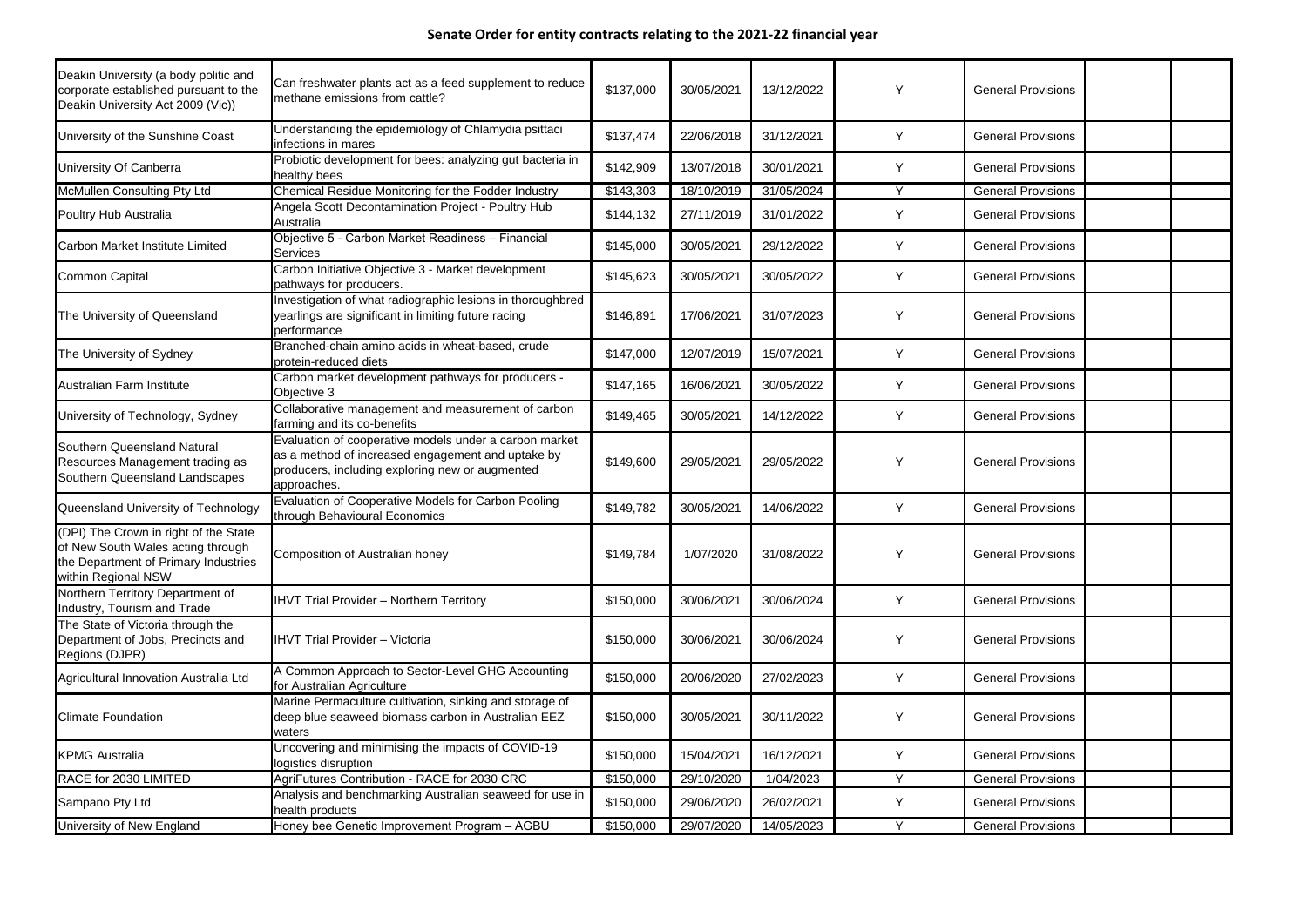| <b>Meat and Livestock Australia</b>                                                      | Contribution RnD4P Project-Forewarned is forearmed<br>(RnD4Profit 16-03-007)                                                               | \$150,000 | 1/01/2018  | 1/07/2021  |              | <b>General Provisions</b> |  |
|------------------------------------------------------------------------------------------|--------------------------------------------------------------------------------------------------------------------------------------------|-----------|------------|------------|--------------|---------------------------|--|
| Commonwealth Scientific and<br>ndustrial Research Organisation<br>(CSIRO)                | Sea cucumber health and biosecurity for aquaculture<br>development.                                                                        | \$152,639 | 19/10/2021 | 19/10/2023 | <b>Y</b>     | <b>General Provisions</b> |  |
| <b>Australian National University</b>                                                    | Pathways to develop a future-ready workforce for<br>Australia's small and emerging agricultural industries                                 | \$152,810 | 24/06/2021 | 26/05/2022 | Y            | <b>General Provisions</b> |  |
| University of Western Australia                                                          | New opportunities for the production of premium and<br>medicinal honey                                                                     | \$153,519 | 24/06/2020 | 15/06/2021 | Y            | <b>General Provisions</b> |  |
| University of Technology, Sydney                                                         | Increasing the value of Australian honey as a health food                                                                                  | \$154,029 | 2/07/2018  | 4/04/2022  | Y            | <b>General Provisions</b> |  |
| <b>Agaware Consulting Pty Ltd</b>                                                        | Project Manager - AgVet Access Grants 2019                                                                                                 | \$155,000 | 1/07/2019  | 29/03/2024 | $\vee$       | <b>General Provisions</b> |  |
| Lucerne Australia Inc.                                                                   | Herbicide resistance in lucerne seed production systems<br>in the south east regions of South Australia                                    | \$155,300 | 7/10/2021  | 20/06/2023 | Y            | <b>General Provisions</b> |  |
| <b>Ternes Agricultural Consulting Pty Ltd</b>                                            | Management Services for AgriFutures Australia's Carbon<br>Program                                                                          | \$157,100 | 16/05/2021 | 30/03/2023 | <b>Y</b>     | <b>General Provisions</b> |  |
| P Guinane Pty Ltd                                                                        | US EPA License requirements for tea tree oil as an<br>industrial biocide                                                                   | \$160,000 | 9/05/2019  | 30/11/2022 | Y            | <b>General Provisions</b> |  |
| Agaware Consulting Pty Ltd                                                               | Project Manager - AgVet Access Grants 2020                                                                                                 | \$165,000 | 5/06/2020  | 28/02/2025 | $\vee$       | <b>General Provisions</b> |  |
| The University of Queensland                                                             | Mechanistic and Comparative toxicity of Commercial<br><b>Essential Oils</b>                                                                | \$170,000 | 15/03/2020 | 31/05/2024 | <b>Y</b>     | <b>General Provisions</b> |  |
| <b>Rural Analytics Pty Ltd</b>                                                           | Project Coordinator for Weeds Biocontrol 2                                                                                                 | \$172,500 | 10/12/2019 | 30/08/2022 | $\vee$       | <b>General Provisions</b> |  |
| Better Bees WA Inc                                                                       | Honey bee Genetic Improvement Program - Better Bees<br>WA Inc                                                                              | \$174,000 | 29/05/2020 | 14/05/2023 | <b>Y</b>     | <b>General Provisions</b> |  |
| Horticulture Innovation Australia<br>Limited                                             | Contribution RnD4P Project-Improving Plant Pest<br>Management                                                                              | \$175,000 | 28/02/2018 | 1/07/2021  | <b>Y</b>     | <b>General Provisions</b> |  |
| Hemp Farming Systems                                                                     | <b>IHVT Hemp Agronomist</b>                                                                                                                | \$176,000 | 11/04/2021 | 31/08/2024 | $\vee$       | <b>General Provisions</b> |  |
| Meridian Agriculture Pty Ltd                                                             | Project coordinator for Honey Bee Genetic Improvement<br>Project                                                                           | \$176,997 | 1/02/2020  | 19/09/2022 | Y            | <b>General Provisions</b> |  |
| University of Technology, Sydney                                                         | Towards Circular Material Futures: Development of<br>innovative solutions to recycling and re-purposing existing<br>pre-farm gate waste    | \$177,000 | 30/05/2021 | 27/01/2022 | $\mathsf{v}$ | <b>General Provisions</b> |  |
| Inclusive Growth Pty Ltd                                                                 | De-tangling the blockchain: Solutions and barriers in<br>AgriFutures-levied small and emerging industries                                  | \$184,625 | 21/06/2021 | 20/04/2022 | Y            | <b>General Provisions</b> |  |
| Sefton and Associates Pty Ltd                                                            | Proposal for management services: Rural Industries<br>Workforce Perceptions program                                                        | \$185,952 | 21/11/2021 | 29/11/2022 | Y            | <b>General Provisions</b> |  |
| Julie Bird Consulting                                                                    | I. Bird - Program Management for ABBA                                                                                                      | \$186,469 | 30/01/2018 | 30/04/2021 | Y            | <b>General Provisions</b> |  |
| Commonwealth Scientific and<br>ndustrial Research Organisation<br>(CSIRO)                | Comparative validation of Newcastle disease serology<br>tests                                                                              | \$187,890 | 14/01/2021 | 9/06/2022  | Y            | <b>General Provisions</b> |  |
| Grow4 Pty Ltd (Trading as PlatFarm)                                                      | Application of spaceborne-inspired hyperspectral imaging<br>for soil carbon quantification                                                 | \$190,000 | 30/05/2021 | 29/12/2022 | Y            | <b>General Provisions</b> |  |
| The State of Queensland acting<br>through the Department of Agriculture<br>and Fisheries | Review of National Animal Welfare Standard and<br>development of BMP material                                                              | \$192,700 | 30/06/2019 | 1/06/2021  | Y            | <b>General Provisions</b> |  |
| <b>KPMG Australia</b>                                                                    | Objective 2: Impact of innovative sensing opportunities on<br>industry preparedness (biosecurity) for pest, disease and<br>weed incursions | \$199,800 | 10/06/2021 | 19/12/2022 | Y            | <b>General Provisions</b> |  |
| Australian Seaweed Institute Pty Ltd                                                     | National Seaweed Industry Blueprint Implementation                                                                                         | \$200,000 | 1/02/2021  | 31/01/2022 | Y            | <b>General Provisions</b> |  |
| La Trobe University                                                                      | Optimisation of Lavender Oil                                                                                                               | \$200,000 | 29/06/2020 | 22/08/2022 |              | <b>General Provisions</b> |  |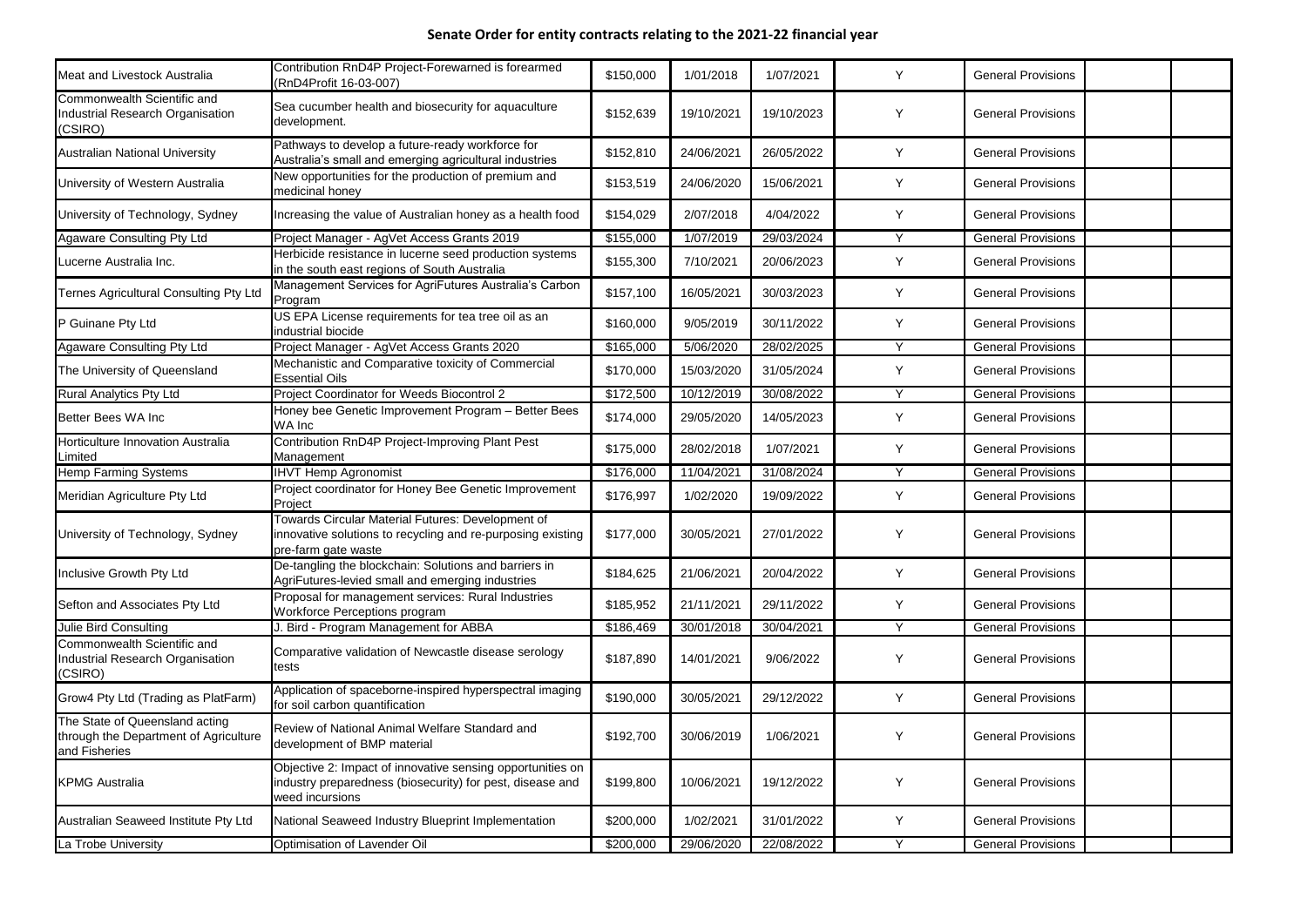| Northern Territory Department of<br>Industry, Tourism and Trade                                                                           | Processing jackfruit into ready-to-eat products and<br>ingredients                                                                                                      | \$200,000 | 22/06/2020 | 26/08/2021 | Y            | <b>General Provisions</b> |  |
|-------------------------------------------------------------------------------------------------------------------------------------------|-------------------------------------------------------------------------------------------------------------------------------------------------------------------------|-----------|------------|------------|--------------|---------------------------|--|
| The University of Sydney                                                                                                                  | The Efficiency Factor of Soil Carbon Stock Auditing<br><b>Methods</b>                                                                                                   | \$200,647 | 30/05/2021 | 30/12/2022 | Y            | <b>General Provisions</b> |  |
| <b>Murdoch University</b>                                                                                                                 | AMR survey of key bacteria from chicken meat birds in<br>Australia                                                                                                      | \$210,000 | 18/03/2021 | 6/11/2022  | Y            | <b>General Provisions</b> |  |
| Agsmart Pty Ltd                                                                                                                           | Fodder Safe                                                                                                                                                             | \$216,080 | 14/10/2019 | 15/06/2022 | Y            | <b>General Provisions</b> |  |
| <b>Natural Capital Economics</b>                                                                                                          | Preparedness for, and recovery from, extreme<br>disruptions: management of boom and bust business and<br>production cycles in agriculture.                              | \$218,070 | 24/10/2021 | 25/10/2022 | Y            | <b>General Provisions</b> |  |
| Meat and Livestock Australia                                                                                                              | Managing Climate Variability Program Phase 5 Funding<br>Support                                                                                                         | \$220,000 | 9/02/2017  | 1/07/2021  | Y            | <b>General Provisions</b> |  |
| The University of Sydney                                                                                                                  | Site-specific weed control for ginger cropping systems                                                                                                                  | \$232,880 | 1/07/2019  | 31/07/2022 | Y            | <b>General Provisions</b> |  |
| The University of Melbourne                                                                                                               | Detecting the silent carrier: can we eradicate strangles<br>from endemic premises?                                                                                      | \$234,183 | 1/07/2020  | 30/06/2023 | Y            | <b>General Provisions</b> |  |
| The State of Queensland acting<br>through the Department of Agriculture<br>and Fisheries                                                  | Optimisation of mycopesticides for control of lesser<br>Imealworm in broiler sheds                                                                                      | \$239,220 | 14/01/2020 | 9/01/2022  | Y            | <b>General Provisions</b> |  |
| La Trobe University                                                                                                                       | Improving jockey safety through virtual reality and<br>biomarkers of concussion                                                                                         | \$239,637 | 19/10/2018 | 15/05/2021 | Y            | <b>General Provisions</b> |  |
| University of the Sunshine Coast                                                                                                          | Improving ginger, to future proof the industry against<br>major pest and diseases                                                                                       | \$239,855 | 1/12/2020  | 15/07/2024 | Y            | <b>General Provisions</b> |  |
| <b>Strategic Directions</b>                                                                                                               | <b>Strategic ICT Advice</b>                                                                                                                                             | \$241,920 | 12/11/2019 | 30/06/2021 | $\mathsf{Y}$ | <b>General Provisions</b> |  |
| RM Consulting Group Pty Ltd                                                                                                               | Development of a national waste management strategy<br>for primary industries focusing on plastics (hard & soft),<br>animal waste and hard waste such as workshop waste | \$242,840 | 30/05/2021 | 14/06/2022 | Y            | <b>General Provisions</b> |  |
| RM Consulting Group Pty Ltd                                                                                                               | Pre-Farm Gate Waste Program Project 1.2 Risks and<br>benefits for sector change                                                                                         | \$243,232 | 3/06/2021  | 9/10/2022  | Y            | <b>General Provisions</b> |  |
| Commonwealth Scientific and<br><b>Industrial Research Organisation</b><br>(CSIRO)                                                         | Investigating factors that influence chalkbrood outbreaks<br>in Australia                                                                                               | \$247,112 | 6/07/2018  | 30/01/2021 | Y            | <b>General Provisions</b> |  |
| The University of Melbourne                                                                                                               | Improving the detection of parasitic infections and control<br>strategies of horses                                                                                     | \$257,838 | 26/09/2018 | 30/06/2022 | Y            | <b>General Provisions</b> |  |
| Commonwealth Scientific and<br><b>Industrial Research Organisation</b><br>(CSIRO)                                                         | Developing technical plans for processing Australian<br>industrial hemp straw                                                                                           | \$267,302 | 2/06/2020  | 30/09/2022 | Y            | <b>General Provisions</b> |  |
| (DPI) The Crown in right of the State<br>of New South Wales acting through<br>the Department of Primary Industries<br>within Regional NSW | Hazelnuts in Australia: Productivity & Economic Analysis<br>for Industry Expansion                                                                                      | \$269,202 | 1/03/2018  | 30/04/2022 | Y            | <b>General Provisions</b> |  |
| Harris Park Pty Ltd                                                                                                                       | Management Services for the Rural Safety and Health<br>Alliance 2021-2024                                                                                               | \$270,000 | 10/08/2021 | 28/06/2024 | Y            | <b>General Provisions</b> |  |
| <b>Farmacist Pty Ltd</b>                                                                                                                  | Enhanced Extension for the Australian Tea Tree Industry                                                                                                                 | \$272,300 | 15/04/2021 | 19/04/2024 | Y            | <b>General Provisions</b> |  |
| University of New England                                                                                                                 | Using vocalisations to modify chicken behaviour                                                                                                                         | \$275,466 | 20/01/2021 | 30/05/2023 | Y            | <b>General Provisions</b> |  |
| The University of Adelaide                                                                                                                | Study of protein source and selected amino acids for gut<br>integrity of chickens                                                                                       | \$277,448 | 30/09/2020 | 10/08/2023 | Y            | <b>General Provisions</b> |  |
| <b>Blue Hill PR</b>                                                                                                                       | Promoting the Importance of Bees Communications                                                                                                                         | \$279,440 | 15/04/2021 | 29/04/2022 |              | <b>General Provisions</b> |  |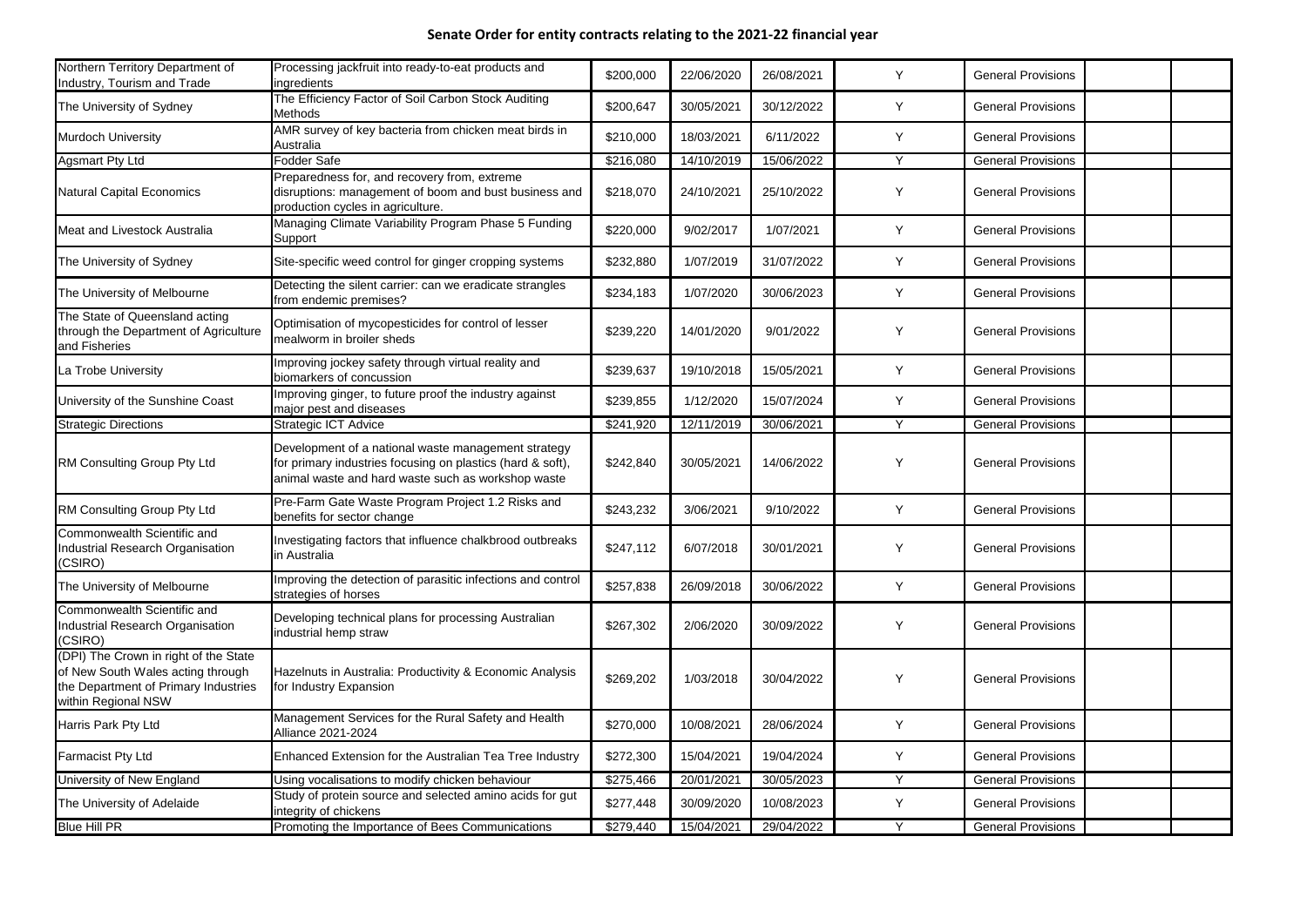| Australian Native Food Industry Limited                                                                                                   | Accelerating Wattle Seed production for the Australian<br><b>Native Food Industry</b>                   | \$288,000 | 21/06/2020 | 1/07/2023  | Y | <b>General Provisions</b> |  |
|-------------------------------------------------------------------------------------------------------------------------------------------|---------------------------------------------------------------------------------------------------------|-----------|------------|------------|---|---------------------------|--|
| Rimfire                                                                                                                                   | Third Party Employment Services                                                                         | \$295,000 | 17/03/2021 | 30/09/2023 | Y | <b>General Provisions</b> |  |
| Department of Primary Industries,<br>Water and Environment (Tas)                                                                          | <b>IHVT Trial Provider - Tasmania</b>                                                                   | \$300,000 | 30/06/2021 | 30/06/2024 | Y | <b>General Provisions</b> |  |
| Minister for Primary Industries and<br>Regional Development acting through<br>the South Australian Research and<br>Development Institute  | <b>IHVT Trial Provider - South Australia</b>                                                            | \$300,000 | 30/06/2021 | 30/06/2024 | Y | <b>General Provisions</b> |  |
| Western Australian Agriculture<br>Authority, a body corporate<br>established under the Biosecurity and<br>Agriculture Management Act 2007 | <b>IHVT Trial Provider - Western Australia</b>                                                          | \$300,000 | 30/06/2021 | 30/06/2024 | Y | <b>General Provisions</b> |  |
| <b>Bridge Hub Pty Ltd</b>                                                                                                                 | Project Bridge Hub                                                                                      | \$300,000 | 30/07/2018 | 30/06/2021 | Y | <b>General Provisions</b> |  |
| The University of Newcastle                                                                                                               | A Novel Device for the On-farm Assessment of Stallion<br><b>Sperm Fertility</b>                         | \$300,503 | 17/05/2019 | 31/05/2022 | Y | <b>General Provisions</b> |  |
| <b>Agaware Consulting Pty Ltd</b>                                                                                                         | AgVet Minor Use Access Grants - Trial Management                                                        | \$309,570 | 30/09/2019 | 28/03/2024 | Y | <b>General Provisions</b> |  |
| <b>Cotton Research and Development</b><br>Corporation                                                                                     | Smarter Irrigation for Profit 2 - AgriFutures Contribution                                              | \$318,000 | 1/07/2019  | 30/06/2022 | Y | <b>General Provisions</b> |  |
| (DPI) The Crown in right of the State<br>of New South Wales acting through<br>the Department of Primary Industries<br>within Regional NSW | Clover4bees pilot study                                                                                 | \$319,746 | 2/01/2022  | 31/10/2024 | Y | <b>General Provisions</b> |  |
| Western Australian Agriculture<br>Authority, a body corporate<br>established under the Biosecurity and<br>Agriculture Management Act 2007 | Improved orchard floor management in truffle orchards                                                   | \$325,000 | 1/08/2021  | 1/08/2023  | Y | <b>General Provisions</b> |  |
| Sefton and Associates Pty Ltd                                                                                                             | Management Services for the Australian Agriculture<br><b>Community Trust Program</b>                    | \$327,750 | 25/06/2019 | 1/04/2024  | Y | <b>General Provisions</b> |  |
| <b>Charles Sturt University</b>                                                                                                           | Maintaining welfare and integrity in Australian Racing                                                  | \$330,000 | 16/08/2018 | 30/05/2023 | Y | <b>General Provisions</b> |  |
| The University of Adelaide                                                                                                                | Sanitisers for commercial use in chicken meat production                                                | \$339,582 | 6/06/2019  | 9/07/2022  | Y | <b>General Provisions</b> |  |
| <b>Australian Ginger Industry Association</b><br>Incorporated                                                                             | <b>Ginger Extension Coordination Project</b>                                                            | \$340,003 | 29/08/2019 | 30/08/2022 | Y | <b>General Provisions</b> |  |
| University of New England                                                                                                                 | Economic impact of non-starch polysaccharides in broiler<br>diets                                       | \$342,587 | 12/07/2019 | 15/07/2021 | Y | <b>General Provisions</b> |  |
| The University of Adelaide                                                                                                                | Quantitative DNA tests for lucerne seed wasp and<br>associated parasitoid wasps                         | \$344,953 | 1/07/2020  | 30/09/2023 | Y | <b>General Provisions</b> |  |
| Savannah Ag Research Pty Ltd<br>trading as Savannah Ag Consulting                                                                         | National Agronomy Sesame Trials                                                                         | \$348,280 | 14/12/2019 | 12/12/2022 | Y | <b>General Provisions</b> |  |
| The University of Newcastle                                                                                                               | Developing a novel diagnostic test for early pregnancy in<br>the mare                                   | \$371,183 | 17/05/2019 | 31/12/2022 | Y | <b>General Provisions</b> |  |
| Swinburne University of Technology                                                                                                        | Screening Water-Efficient and Climate-Resilient Rice<br>Parental Lines for the Australian Rice Industry | \$372,476 | 28/02/2022 | 14/03/2025 | Y | <b>General Provisions</b> |  |
| <b>Agaware Consulting Pty Ltd</b>                                                                                                         | AgVet Minor Use Access Grants - Trial Management<br>2020-25                                             | \$377,350 | 4/06/2020  | 5/05/2024  | Y | <b>General Provisions</b> |  |
| RM Consulting Group Pty Ltd                                                                                                               | Pre-Farm Gate Waste Program - Data Collection                                                           | \$392,255 | 24/06/2021 | 29/08/2022 | Y | <b>General Provisions</b> |  |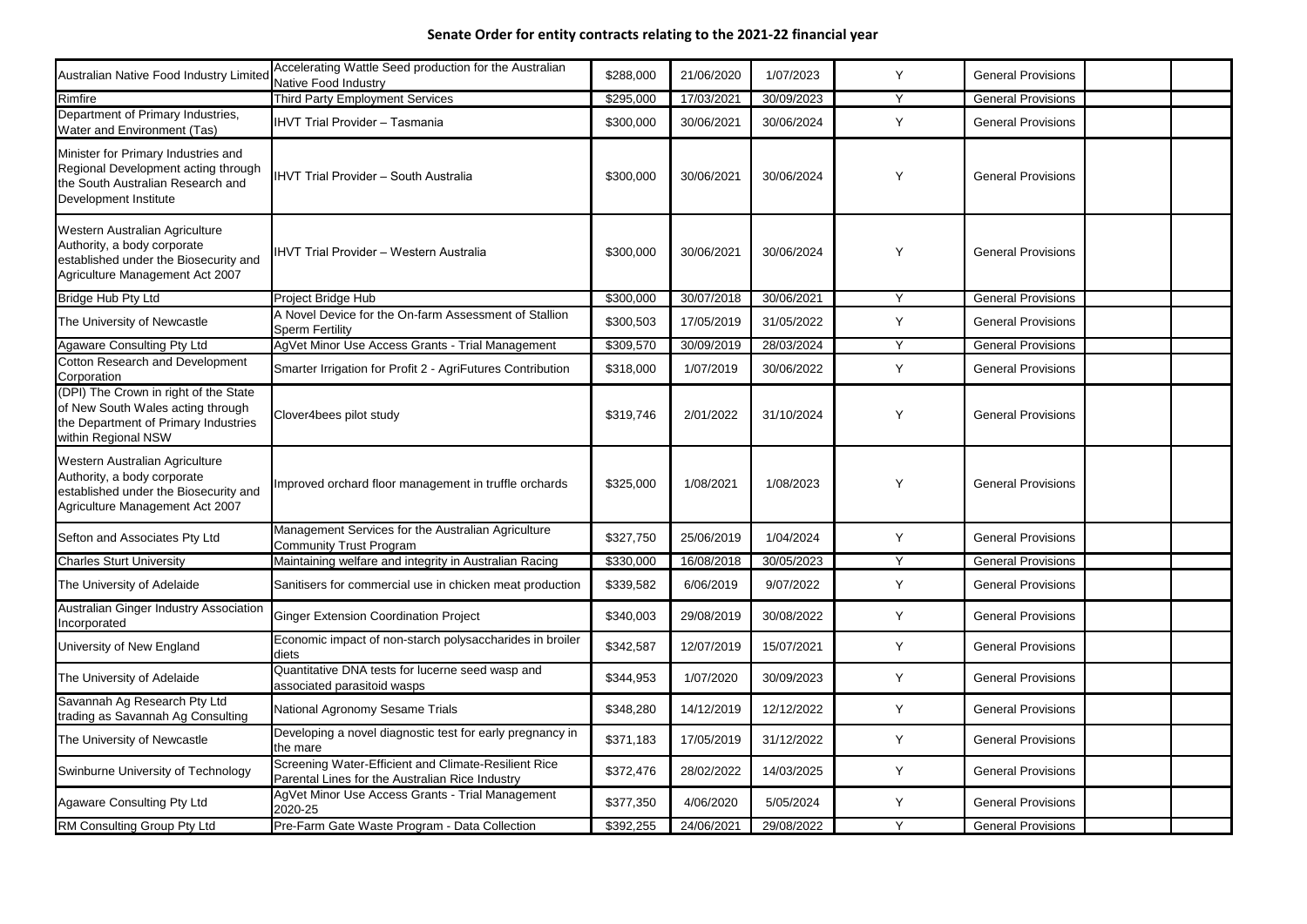| Western Australian Agriculture<br>Authority, a body corporate<br>established under the Biosecurity and<br>Agriculture Management Act 2007 | Opening the gates to hemp grazed livestock in Australia -<br>phase 2                     | \$393,336 | 6/06/2021  | 26/08/2022 | <b>Y</b> | <b>General Provisions</b> |  |
|-------------------------------------------------------------------------------------------------------------------------------------------|------------------------------------------------------------------------------------------|-----------|------------|------------|----------|---------------------------|--|
| The University of Queensland                                                                                                              | Peri-hatching strategies to endure enteric pathogens in<br><b>broilers</b>               | \$398,621 | 15/08/2019 | 30/10/2024 | Y        | <b>General Provisions</b> |  |
| University of Western Australia                                                                                                           | Developing Asparagopsis cultivation at scale for rapid<br>industry growth                | \$399,152 | 13/03/2021 | 15/06/2023 | Y        | <b>General Provisions</b> |  |
| The University of Sydney                                                                                                                  | Modernising Indigenous Native Grains Processing                                          | \$400,000 | 31/03/2021 | 31/03/2023 | $\vee$   | <b>General Provisions</b> |  |
| <b>Aquatic AI Pty Ltd</b>                                                                                                                 | A Proof of Concept for Technology-Enabled Intensive<br><b>Marron Farming</b>             | \$400,000 | 10/04/2021 | 10/04/2023 | Y        | <b>General Provisions</b> |  |
| <b>Essential Oil Producers Association of</b><br>Australia                                                                                | Developing Industry Standards for Australian Native Oils                                 | \$405,000 | 11/10/2019 | 12/08/2022 | Y        | <b>General Provisions</b> |  |
| Lucerne Australia Inc.                                                                                                                    | ucerne Variety Trial - Assess optimum plant stress<br>levels for seed production         | \$413,848 | 7/05/2018  | 29/09/2023 | Y        | <b>General Provisions</b> |  |
| University Of Canberra                                                                                                                    | Improving chalkbrood disease protection honey bee<br>colonies probiotics prebioics       | \$417,680 | 1/09/2020  | 15/06/2023 | Y        | <b>General Provisions</b> |  |
| Integrity Ag and Environment Pty Ltd                                                                                                      | Development of National Environmental Guidelines for the<br><b>Meat Chicken Industry</b> | \$418,583 | 13/08/2018 | 5/04/2021  | Y        | <b>General Provisions</b> |  |
| <b>Massey University</b>                                                                                                                  | Age dependent energy and digestible amino acids of<br>common Australian feedstuffs       | \$420,000 | 12/03/2020 | 30/04/2023 | Y        | <b>General Provisions</b> |  |
| The University of Adelaide                                                                                                                | Implementing new technologies for assessing oaten hay<br>yield and quality               | \$423,143 | 29/09/2020 | 29/08/2023 | Y        | <b>General Provisions</b> |  |
| University of New England                                                                                                                 | The response of broilers to insoluble fibre and exogenous<br>enzymes in low protein      | \$426,205 | 12/07/2019 | 30/08/2021 | Y        | <b>General Provisions</b> |  |
| Royal Melbourne Institute of<br>Technology                                                                                                | Next generation probiotics to enhance the gut health of<br>chickens                      | \$449,894 | 14/06/2018 | 8/03/2022  | Y        | <b>General Provisions</b> |  |
| The University of Adelaide                                                                                                                | DNA testing for mycotoxin producing fungi in fodder                                      | \$450,000 | 1/09/2020  | 30/08/2023 | $\vee$   | <b>General Provisions</b> |  |
| Commonwealth Scientific and<br>Industrial Research Organisation<br>(CSIRO)                                                                | Development of a Cell Line for ILTV Vaccine Production .<br>Formerly PRJ-010654          | \$450,296 | 14/08/2019 | 14/06/2023 | <b>Y</b> | <b>General Provisions</b> |  |
| <b>Baiada Poultry Pty Ltd</b>                                                                                                             | Review of chicken meat processing for enteropathogen<br>management                       | \$481,905 | 5/09/2019  | 19/05/2022 | Y        | <b>General Provisions</b> |  |
| The University of Adelaide                                                                                                                | Pomegranate - Dieback condition test and risk model                                      | \$489,419 | 28/06/2019 | 15/05/2023 | Y        | <b>General Provisions</b> |  |
| The University of Adelaide                                                                                                                | Study of dominant Salmonella serovars in chicken meat<br>industry and their role         | \$491,282 | 26/08/2020 | 18/10/2023 | Y        | <b>General Provisions</b> |  |
| <b>Southern Cross University</b>                                                                                                          | Assessing the performance of international coffee<br>cultivars in Australia              | \$498,038 | 31/05/2020 | 31/05/2025 | Y        | <b>General Provisions</b> |  |
| <b>Southern Cross University</b>                                                                                                          | Variety replacement trials for new Australian coffee                                     | \$498,038 | 1/01/2020  | 1/12/2024  | Y        | <b>General Provisions</b> |  |
| <b>Food Agility CRC Limited</b>                                                                                                           | Contribution towards Food Agility CRC Limited                                            | \$500,000 | 21/06/2017 | 1/05/2027  | $\vee$   | <b>General Provisions</b> |  |
| University of New England                                                                                                                 | Dynamics of ILT spread and role of dust in epidemiology,<br>diagnostics and control      | \$506,512 | 30/05/2017 | 20/01/2022 | Y        | <b>General Provisions</b> |  |
| Deakin University (a body politic and<br>corporate established pursuant to the<br>Deakin University Act 2009 (Vic))                       | A novel way to suppress growth of Campylobacter in<br>chickens prior to processing       | \$513,593 | 29/07/2016 | 27/02/2022 | Y        | <b>General Provisions</b> |  |
| The University of Melbourne                                                                                                               | Taking the Q (query) out of Q Fever (RnD4Profit-15-02-<br>008)                           | \$514,500 | 31/08/2016 | 15/06/2022 | Y        | <b>General Provisions</b> |  |
| The Trustee for A and R Barrett Trust                                                                                                     | Project Management for RDC Joint Health and Safety<br>Program                            | \$514,702 | 17/10/2018 | 31/05/2021 | Y        | <b>General Provisions</b> |  |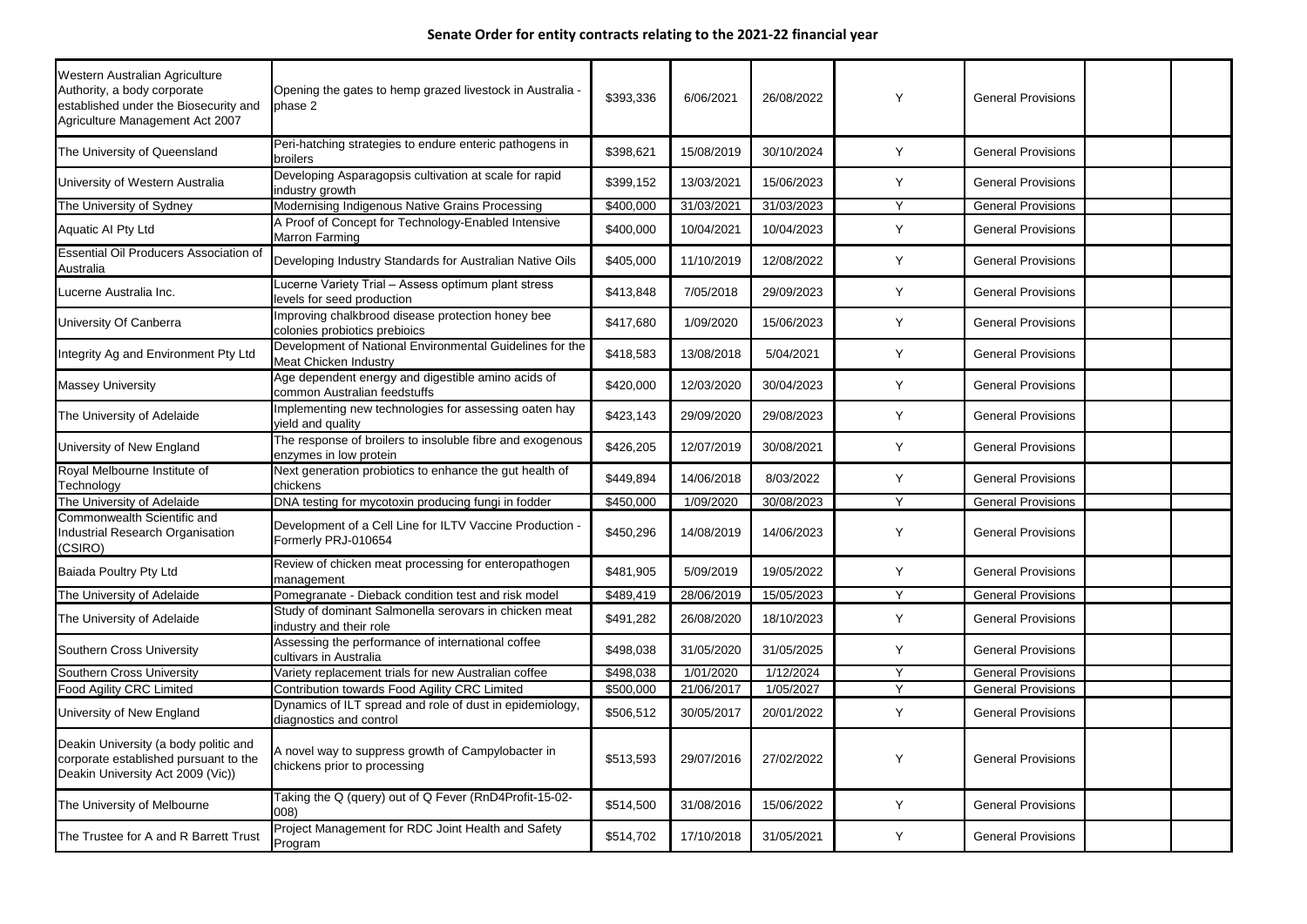| University of Western Australia                                                                                                           | Profitable and environmentally sustainable sub clover and<br>medic seed harvesting        | \$530,741 | 27/09/2018 | 21/04/2022 | Y            | <b>General Provisions</b> |  |
|-------------------------------------------------------------------------------------------------------------------------------------------|-------------------------------------------------------------------------------------------|-----------|------------|------------|--------------|---------------------------|--|
| <b>Charles Sturt University</b>                                                                                                           | The pathology and epidemiology of equine pregnancy loss                                   | \$548,748 | 1/03/2020  | 1/07/2023  | Y            | <b>General Provisions</b> |  |
| University of New England                                                                                                                 | Optimising ranging behaviour by free-range meat chickens                                  | \$549,742 | 18/12/2019 | 18/11/2022 | Y            | <b>General Provisions</b> |  |
| University of Southern Queensland                                                                                                         | Novel detection of chicken welfare using machine vision                                   | \$551,785 | 1/07/2017  | 6/10/2021  | Y            | <b>General Provisions</b> |  |
| Agropraisals Pty Ltd                                                                                                                      | Rice Weed Management in Australia                                                         | \$560,000 | 1/07/2018  | 30/05/2022 | $\checkmark$ | <b>General Provisions</b> |  |
| <b>CRC for Honey Bee Products Limited</b>                                                                                                 | Diagnostics for American Foulbrood in Honey Bees                                          | \$578,465 | 15/10/2020 | 31/03/2023 | Y            | <b>General Provisions</b> |  |
| ManukaLife Pty Ltd                                                                                                                        | Leptospermum Plant Breeding Program for Development<br>of High Grade Manuka Honey 2       | \$588,000 | 13/05/2020 | 30/03/2023 | Y            | <b>General Provisions</b> |  |
| <b>Murdoch University</b>                                                                                                                 | Introducing, testing and breeding low saponin quinoa<br>genotypes in Australia            | \$600,000 | 14/04/2021 | 8/06/2024  | Y            | <b>General Provisions</b> |  |
| Jniversity of New England                                                                                                                 | Real-time remote-sensing based monitoring for the rice<br>industry                        | \$608,832 | 30/11/2021 | 30/11/2024 | Y            | <b>General Provisions</b> |  |
| Strategic Project Partners Pty Ltd                                                                                                        | Agricultural Sector Vulnerabilities - Building Supply-Chain<br>Resilience                 | \$611,160 | 17/06/2021 | 27/02/2022 | Y            | <b>General Provisions</b> |  |
| The University of Sydney                                                                                                                  | Optimising amino acid profiles and energy in reduced-<br>protein diets                    | \$621,273 | 12/07/2019 | 22/07/2022 | Y            | <b>General Provisions</b> |  |
| (DPI) The Crown in right of the State<br>of New South Wales acting through<br>the Department of Primary Industries<br>within Regional NSW | Improving mid-season nitrogen management of rice                                          | \$627,387 | 1/08/2018  | 6/12/2021  | <b>Y</b>     | <b>General Provisions</b> |  |
| Agaware Consulting Pty Ltd                                                                                                                | <b>Agvet Access Grants 2018</b>                                                           | \$635,785 | 23/06/2018 | 23/03/2022 | $\vee$       | <b>General Provisions</b> |  |
| The University of Melbourne                                                                                                               | Use of oaten hay to support sustainable development of<br>dairy production                | \$639,235 | 30/01/2021 | 28/02/2025 | Y            | <b>General Provisions</b> |  |
| The University of Sydney                                                                                                                  | The impact of climate on sorghum utilisation in poultry<br>diets                          | \$649,407 | 30/09/2020 | 29/02/2024 | Y            | <b>General Provisions</b> |  |
| Commonwealth Scientific and<br>ndustrial Research Organisation<br>(CSIRO)                                                                 | Increasing Australia's preparedness for vvIBDV                                            | \$649,479 | 22/05/2018 | 30/11/2021 | Y            | <b>General Provisions</b> |  |
| Southern Cross University                                                                                                                 | Defining terroir of Australian Coffee to increase demand<br>and investment                | \$649,905 | 31/10/2019 | 31/05/2023 | Y            | <b>General Provisions</b> |  |
| K <sub>2</sub>                                                                                                                            | Provision of Software/Project Management IT system<br>including phased installation       | \$656,047 | 1/09/2020  | 30/05/2022 | Y            | <b>General Provisions</b> |  |
| University of Western Australia                                                                                                           | Setting honey bee nutrition minimum requirements and<br>toxicity for Australian bee stock | \$676,460 | 28/02/2022 | 27/06/2025 | Y            | <b>General Provisions</b> |  |
| The University of Melbourne                                                                                                               | Reverse genetic system for developing recombinant<br>infectious bronchitis vaccine        | \$688,355 | 23/03/2021 | 14/12/2024 | Y            | <b>General Provisions</b> |  |
| The State of Queensland acting<br>hrough the Department of Agriculture<br>and Fisheries                                                   | Litter and Environment - BMPs and data to support<br>production and industry growth       | \$735,059 | 7/10/2019  | 28/02/2023 | Y            | <b>General Provisions</b> |  |
| <b>Australian National University</b>                                                                                                     | ANU - Secure Pollination for more productive agriculture<br>(RnD4Profit-15-02-035)        | \$739,434 | 31/01/2017 | 3/02/2021  | Y            | <b>General Provisions</b> |  |
| Data Farming Pty Ltd                                                                                                                      | Quick and Easy Precision Ag tools to increase rice yield<br>and WUE                       | \$749,400 | 14/11/2021 | 14/05/2024 | Y            | <b>General Provisions</b> |  |
| The State of Queensland acting<br>hrough the Department of Agriculture<br>and Fisheries                                                   | Training and extension for the Chicken Meat Industry                                      | \$800,000 | 20/10/2019 | 31/10/2023 | Y            | <b>General Provisions</b> |  |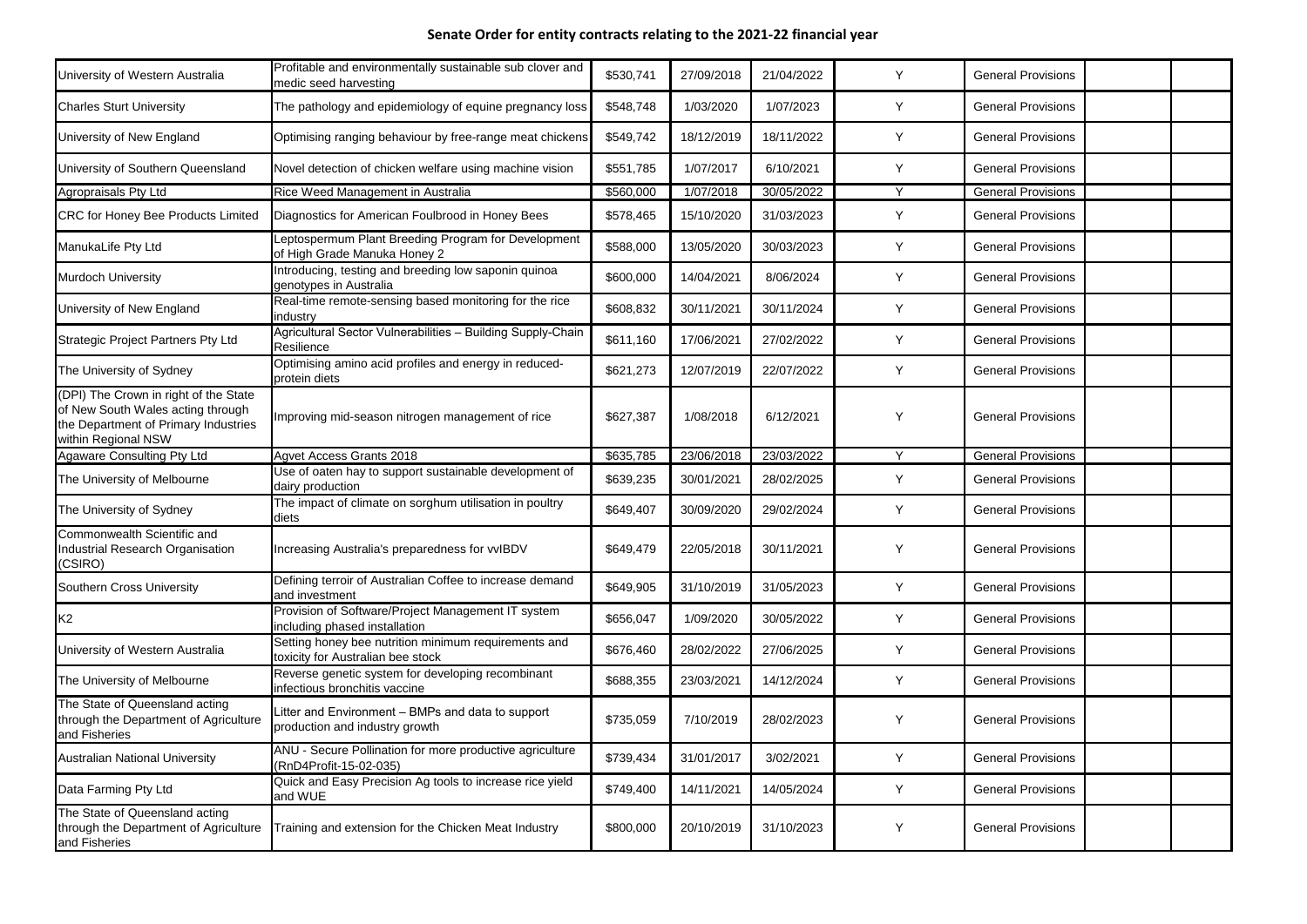| Southern Cross University                                                                                                                 | Tea Tree Breeding 2019 - 2023                                                                                                                                    | \$877,872   | 30/03/2019 | 14/05/2023 |        | <b>General Provisions</b> |  |
|-------------------------------------------------------------------------------------------------------------------------------------------|------------------------------------------------------------------------------------------------------------------------------------------------------------------|-------------|------------|------------|--------|---------------------------|--|
| (DPI) The Crown in right of the State<br>of New South Wales acting through<br>the Department of Primary Industries<br>within Regional NSW | Feeding strategies for sugar syrup and protein<br>supplements, its implications on hive strength and<br>performance with a focus on financial costs and benefits | \$896,600   | 9/01/2022  | 9/05/2026  | Y      | <b>General Provisions</b> |  |
| ManukaLife Pty Ltd                                                                                                                        | Greenhouse Production of High Grade Medical Mono<br>Floral Manuka Honey                                                                                          | \$902,000   | 28/06/2021 | 29/06/2024 | Y      | <b>General Provisions</b> |  |
| <b>Reflexivity Pty Ltd</b>                                                                                                                | Joint-RDC Community Trust - Community Analysis Project                                                                                                           | \$940,000   | 18/08/2019 | 13/06/2022 | Y      | <b>General Provisions</b> |  |
| University of New England                                                                                                                 | UNE - Secure Pollination for more productive agriculture<br>(RnD4Profit-15-02-035)                                                                               | \$974,998   | 1/09/2016  | 3/02/2021  | Y      | <b>General Provisions</b> |  |
| The University of Queensland                                                                                                              | Traits of importance for aerobic 'DryRice' varieties for the<br>Riverina region                                                                                  | \$981,458   | 30/06/2018 | 9/06/2022  | Y      | <b>General Provisions</b> |  |
| The University of Sydney                                                                                                                  | Honey bee Genetic Improvement Program - USyd                                                                                                                     | \$988,406   | 29/08/2019 | 14/05/2023 | $\vee$ | <b>General Provisions</b> |  |
| <b>Agaware Consulting Pty Ltd</b>                                                                                                         | Project Manager - Access to Industry Priority Uses of<br><b>Agvet Chemicals</b>                                                                                  | \$1,034,972 | 30/03/2017 | 28/02/2023 | Y      | <b>General Provisions</b> |  |
| (DPI) The Crown in right of the State<br>of New South Wales acting through<br>the Department of Primary Industries<br>within Regional NSW | Rice variety nitrogen & agronomic management                                                                                                                     | \$1,051,516 | 1/07/2015  | 30/07/2021 | Y      | <b>General Provisions</b> |  |
| (DPI) The Crown in right of the State<br>of New South Wales acting through<br>the Department of Primary Industries<br>within Regional NSW | Honey bee Genetic Improvement Program - NSW DPI                                                                                                                  | \$1,136,232 | 29/08/2019 | 14/05/2023 | Y      | <b>General Provisions</b> |  |
| (DPI) The Crown in right of the State<br>of New South Wales acting through<br>the Department of Primary Industries<br>within Regional NSW | Agronomy and remote sensing to maximise rice water<br>productivity                                                                                               | \$1,347,738 | 31/10/2021 | 29/11/2024 | Y      | <b>General Provisions</b> |  |
| The State of Victoria through the<br>Department of Jobs, Precincts and<br>Regions (DJPR)                                                  | VDJPR - Weed biological control (RRD4P 18-04-014)                                                                                                                | \$1,379,106 | 26/02/2020 | 30/05/2023 | Y      | <b>General Provisions</b> |  |
| (DPI) The Crown in right of the State<br>of New South Wales acting through<br>the Department of Primary Industries<br>within Regional NSW | NSW DPI - Weed biological control (RRD4P 18-04-014)                                                                                                              | \$1,460,757 | 18/11/2019 | 15/03/2022 | Y      | <b>General Provisions</b> |  |
| Horticulture Innovation Australia<br>Limited                                                                                              | Securing Pollination - Hort Innovation Pool 2 Funds                                                                                                              | \$1,627,500 | 31/10/2017 | 2/03/2021  | Y      | <b>General Provisions</b> |  |
| The University of Sydney                                                                                                                  | US - Secure Pollination for more productive agriculture<br>(RnD4Profit-15-02-035)                                                                                | \$1,672,442 | 31/01/2017 | 3/02/2021  | Y      | <b>General Provisions</b> |  |
| Ricegrowers' Association of Australia                                                                                                     | Extension for improved efficiency and sustainability in the<br>rice industry                                                                                     | \$2,013,655 | 31/01/2018 | 31/01/2022 | Y      | <b>General Provisions</b> |  |
| Western Australian Agriculture<br>Authority, a body corporate<br>established under the Biosecurity and<br>Agriculture Management Act 2007 | National Hay Agronomy project                                                                                                                                    | \$2,291,049 | 30/06/2018 | 9/06/2022  | Y      | <b>General Provisions</b> |  |
| The University of Queensland                                                                                                              | Pre-breeding for cold tolerance and intermittent irrigation<br>adaptation and improved agronomy for high water<br>productivity rice                              | \$2,540,592 | 30/09/2021 | 1/06/2025  | Y      | <b>General Provisions</b> |  |
| Intergrain Pty Ltd                                                                                                                        | National Oaten Hay Breeding Program                                                                                                                              | \$2,700,000 | 24/03/2021 | 28/12/2025 | Y      | <b>General Provisions</b> |  |